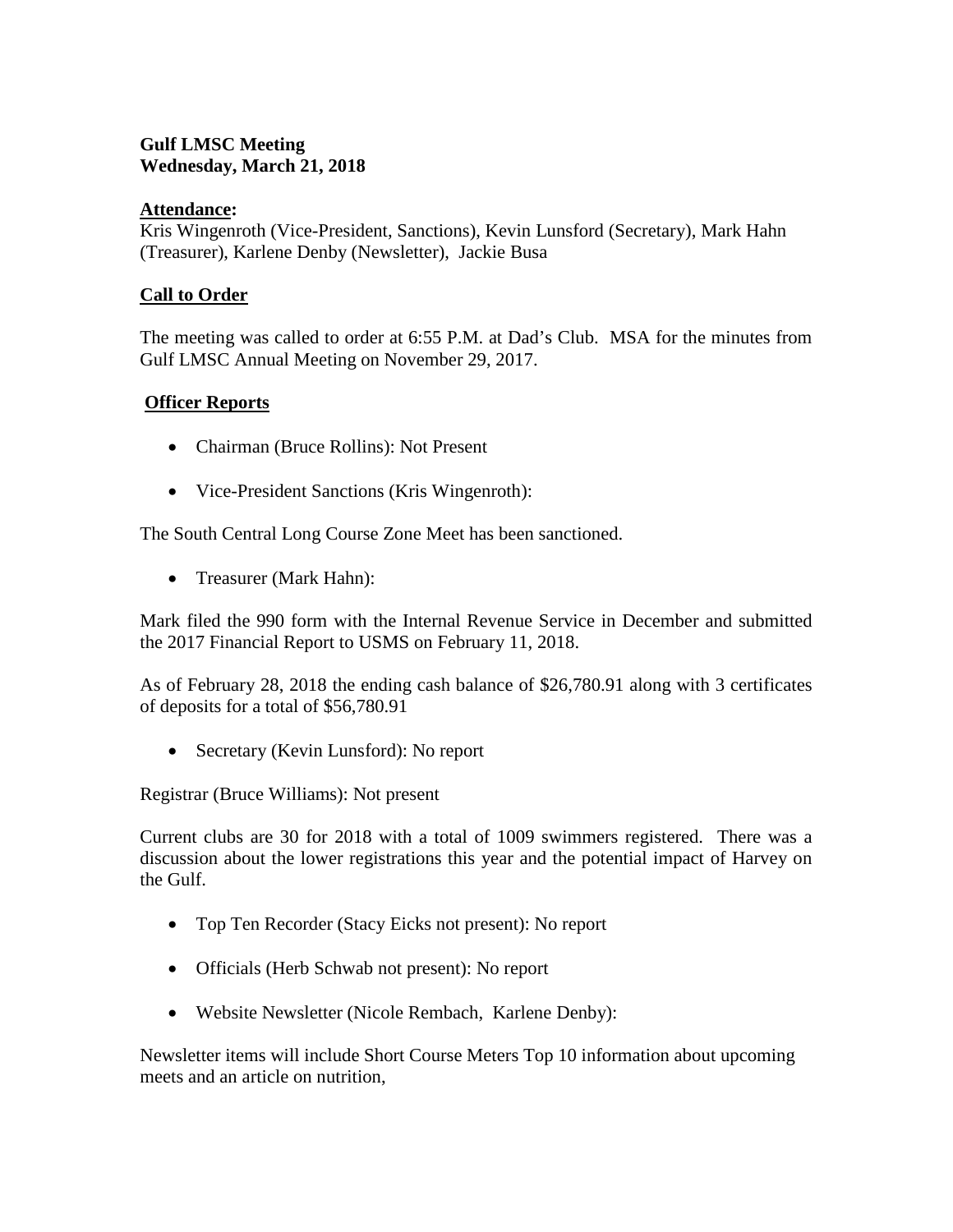• Coaches/Fitness (Robin Tompkins):

Robin submitted the following summary. 40 participants from the Gulf were in the USMS Fitness challenge. 60 signed up for the Gulf LMSC University Next event is the 2K in July

### **Old Busines**

Emmett Hines Award: Mark Hahn and Kris Wingenroth

#### MSA

The Emmit Hines award is an annual award to a deserving Gulf LMSC registered Coach.

Karlene and Jackie are working on an application.

There was a discussion of who to nominate for the Jesse Coon Award.

Long-term planning for Zone Meets – Bruce would like to be considering up to 2 yrs in advance. Possibly look at the new SMU pool for 2019.

Open Water LMSC Event(s): April 29, 2018 Open Water Carnival (hosted by USA-S) Swimmers need to get a one day USA swimming registration.

### **New Business**

Convention participants for Jacksonville, Sept. 26 – 30, 2018 Automatic delegates: Tom Boak, Carolyn Boak, Bruce Rollins, Kris Wingenroth Other committee attendees: Stacey Eicks

MSA for four automatic delegates: Tom Boak, Carolyn, Boak, Bruce Rollins, Kris Wingeroth and committee member Stacey Eicks to send to National Convention.

Additional delegates will be decided at following meetings. Possible people are Robin Tomkins, Nicole Rembach, and Steve White.

Discussed promoting attendance at LMCS meetings. We should be certain that the meeting invitations include club representatives and coaches.

Promoting involvement by Coaches: The following ideas were discussed Karlene will develop a survey to ask the Coaches how the Gulf LMSC could better serve them.

Possible gift cards for coaches who participate at meets.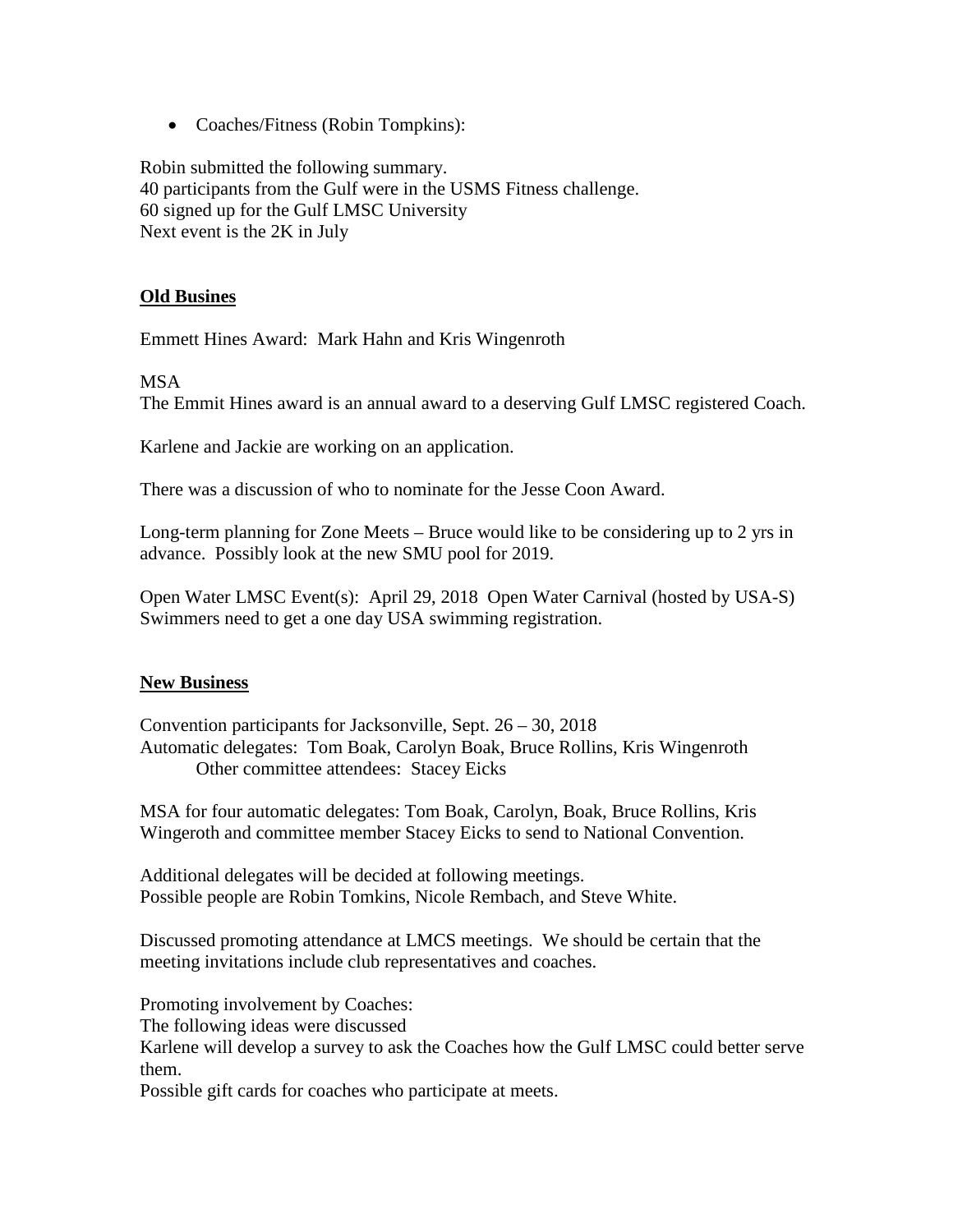Highest percentage of Gulf registered swimmers How do we get the coaches to "buy in" to USMS programs? Assisting with coaches certification

MSA for approving a budget for \$3000 for Gulf LMSC Coaching professional development.

Promoting meet attendance to rookie swimmers:

Karlene Denby presented an outline for "Meet Mentor" program for new swimmers.

- 1) Free entry fee for first timers.
- 2) Have a mentor volunteer for each of the four regularly scheduled meets in the Gulf.
- 3) Mentor would be willing to explain meet protocol such as heat sheets, warm-ups, starting procedures and give a post-race word of encouragement.
- 4) New swimmer would receive USMS swim cap, car decal and ID tag.
- 5) New swimmers who completed two of the four available meets could receive a small gift (\$10 gift card). New swimmer who completed all four meets would receive nicer gift (\$25 gift card).

Possibly have a clinic on starting block clinics. Karlene also discussed possible ways of promoting the Jesse Coon meet.

Swim Across America Cancer Fundraiser Open Water Swim – April 2019 – Karlene & Kris

Karlene presented an overview of the event which will be held in April of 2019, probably at Lake Conroe. This is NOT a USMS event but we can gain experience and contacts for running an open water event. SAA is seeking leadership volunteers (event management and marketing/fund raising are the two major branches). Many volunteers will be needed on event day also. They also hope we will promote participation (\$400 donation requirement). All of the money raised stays in the Houston area.

# **Calendar**

Gulf Masters Swim Meet Dates:

| April 6-8, 2018 | South Central Zone SCY<br>Championship Meet,      |                             |  |
|-----------------|---------------------------------------------------|-----------------------------|--|
|                 | Woodlands                                         | CSID Natatorium, Conroe     |  |
| May 10-13, 2018 | <b>SCY</b> Championships                          | UI Natatorium, Indianapolis |  |
| June 10, 2018   | Summer Sizzler LCM Meet<br>Event to be confirmed. | Dads Club, Timers Needed,   |  |